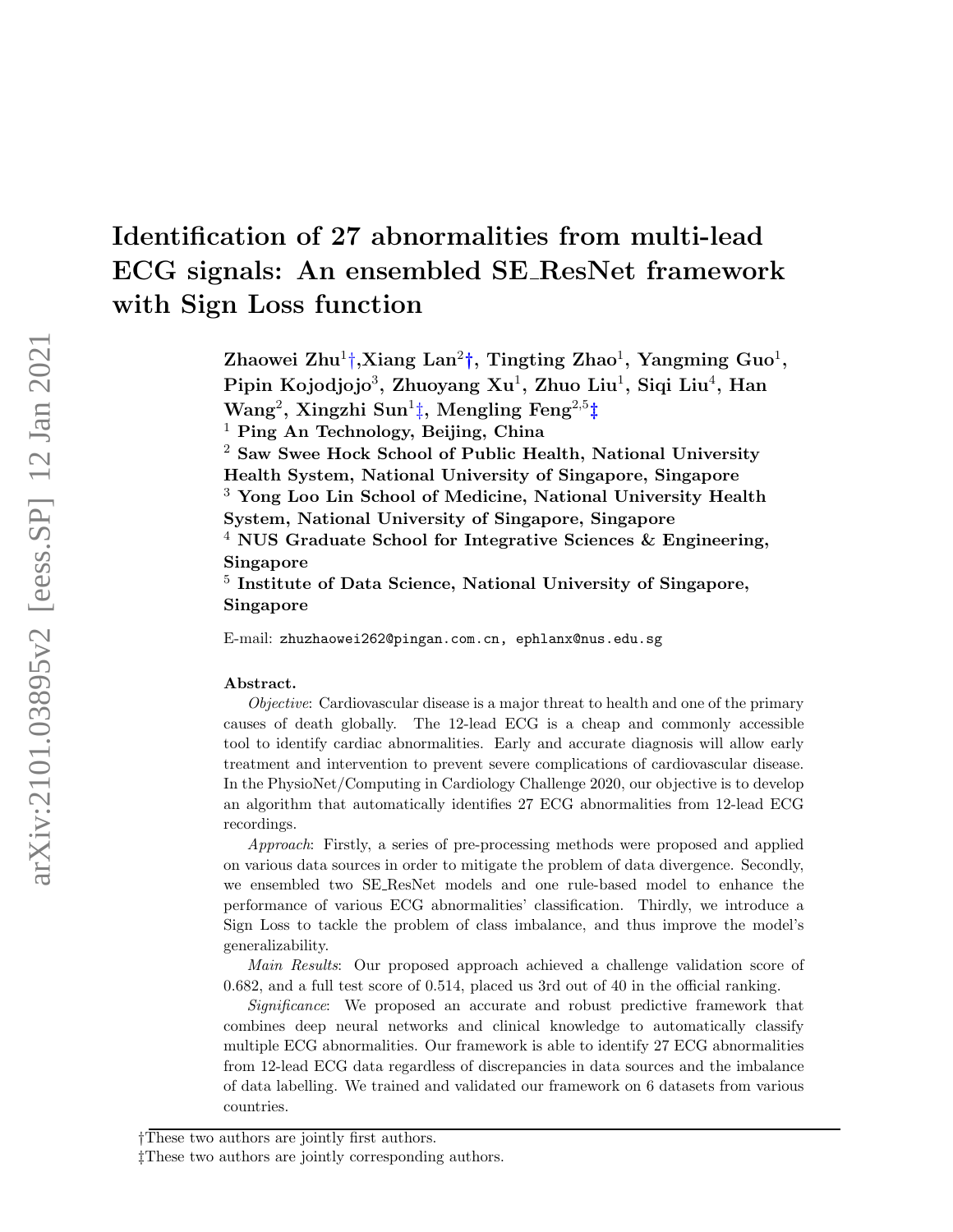# 1. Introduction

Cardiovascular disease is one of the primary causes of death globally, resulting in estimated 16.7 million deaths each year, according to the World Health Organization [Gaziano et al.](#page-14-0) [\(2010\)](#page-14-0). Early and accurate diagnosis of ECG abnormalities can prevent serious complications such as sudden cardiac death and improve treatment outcomes [Artis et al.](#page-14-1) [\(1991\)](#page-14-1).

The 12-lead ECG is a cheap, widely available tool to screen for heart disease screening [Kligfield et al.](#page-15-0) [\(2007\)](#page-15-0). However, interpretation of the ECG requires experienced clinicians to carefully examine and recognize pathological inter-beat and intra-beat patterns. This process is time-consuming and subject to inter-observer variability [Bickerton and Pooler](#page-14-2) [\(2019\)](#page-14-2). Hence, an accurate algorithm for automated ECG pattern classification is highly desirable.

Some earlier works have reported automated analysis of ECG Martínez et al. [\(2004\)](#page-15-1); [Minami et al.](#page-16-0) [\(1999\)](#page-16-0); [Mahmoodabadi et al.](#page-15-2) [\(2005\)](#page-15-2); [Alexakis et al.](#page-14-3) [\(2003\)](#page-14-3). These approaches are mainly based on frequency domain features, time-frequency analysis, and signal transformations (i.e., Wavelet transform and Fourier transform). However, such techniques are not capable to capture complex features of the ECG signal.

More recently, a number of works have demonstrated the ability of non-linear machine learning techniques in the field of ECG analysis. [Vafaie et al.](#page-16-1) [\(2014\)](#page-16-1) proposed a classifier to predict heart diseases, in which a fuzzy classifier was constructed with a genetic algorithm to improve prediction accuracy. [Chen et al.](#page-14-4) [\(2018\)](#page-14-4) designed a gradient boosting algorithm to detect atrial fibrillation. Piece-wise linear splines were used to select features. The performance of those approaches is limited by the choices of input features to the models. The input features are typically selected by sophistic, which requires time and expert knowledge to verify the feasibility.

In recent years, deep learning and neural networks, especially the Convolutional Neural Networks (CNNs) [LeCun et al.](#page-15-3) [\(1995\)](#page-15-3), have gained promising results in many areas such as computer vision [Krizhevsky et al.](#page-15-4) [\(2017\)](#page-15-4) and natural language processing [Devlin et al.](#page-14-5) [\(2018\)](#page-14-5). For ECG abnormalities detection based on ECG signal, [Xiong et al.](#page-16-2) [\(2018\)](#page-16-2) developed a 21-layer 1D convolutional recurrent neural network to detect atrial fibrillation, which was trained on single-lead ECG data. [Sodmann et al.](#page-16-3) [\(2018\)](#page-16-3) proposed a CNN model to improve detection performance by annotating QRS complexes, P waves, T waves, noise, and inter-beat of ECG segments. [Warrick and Homsi](#page-16-4) [\(2018\)](#page-16-4) designed an ensemble deep learning model for automatic classification of cardiac arrhythmias based on single lead ECGs, which fused the decisions of ten classifiers and outperformed the single deep classifier.

Most of the previous works focus on one or at most 9 ECG abnormalities's classification [Wang et al.](#page-16-5) [\(2019\)](#page-16-5); [Luo et al.](#page-15-5) [\(2019\)](#page-15-5); [Huang et al.](#page-15-6) [\(2019\)](#page-15-6); [Xia et al.](#page-16-6) [\(2019\)](#page-16-6). Therefore, we aim to develop a robust model that is able to generalize to 27 different types of ECG abnormalities. In addition, most of the existing works only deal with single-lead ECG signals [Andreotti et al.](#page-14-6) [\(2017\)](#page-14-6); [Billeci et al.](#page-14-7) [\(2017\)](#page-14-7); [Bin et al.](#page-14-8)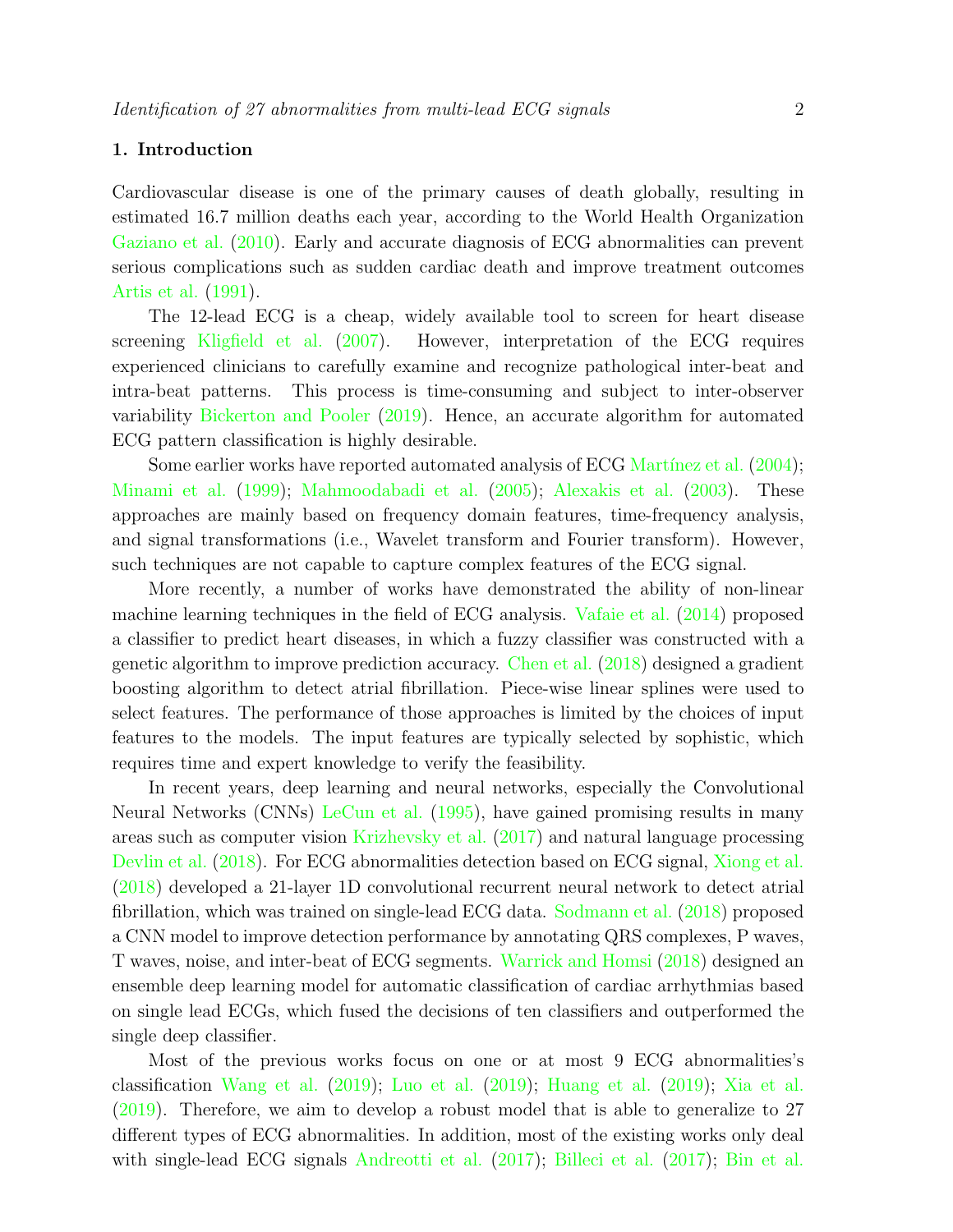[\(2017\)](#page-14-8); [Warrick and Homsi](#page-16-4) [\(2018\)](#page-16-4), while in the clinical practice, 12-lead ECGs are more commonly used for abnormality detection and diagnosis. Hence, we developed a model that analyses all 12-lead ECG signals to capture the full picture of potential abnormalities.

The novel contributions of this work include:

1) We aim to develop a robust model that is able to identify 27 types of ECG abnormalities by analysing 12-lead ECG signals from multiple datasets.

2) From our statistical analysis of the dataset, we found a marked class imbalance of the dataset, where the number of certain types of ECG abnormalities' is 40 times more than the others. Consequently, the model will likely perform poorly in the minority class if we don't handle the class imbalance properly. Therefore, we propose to use Sign Loss function to mitigate the negative effects caused by class imbalance.

3) Unlike the aforementioned works that were developed on a small dataset from a single data source. We have trained and validated the performance of our model over 6 different datasets across the world. In addition, we proposed a series of multisource ECG data pre-processing method to improve the generalizability of our proposed model.

# 2. Methods

The overall framework design is shown in Figure [1](#page-3-0) and our methods will be elaborated below.

# 2.1. Datasets

Training dataset. The public challenge data consist of 43,101 12-lead ECG signals from 6 different datasets, including 2 datasets from China, 2 datasets from German, 1 datasets from Russia. They are China Physiological Signal Challenge 2018 (CPSC), China Physiological Signal Challenge 2018 Extra (CPSC2), Physikalisch Technische Bundesanstalt Diagnostic ECG Database (PTB), Physikalisch Technische Bundesanstalt Electrocardiography Database (PTB-XL), Georgia 12-lead ECG Challenge Database (Georgia), and St.Petersburg Institute of Cardiological Technics 12-lead Arrhythmia Database (INCART). The sampling frequency of the signals varies from 257 Hz to 1,000 Hz, and the length of the signals varies from 6 seconds to 30 minutes. There are 111 labelled abnormalities, where multiple labels may correspond to the same type of abnormality. Therefore, 27 types of abnormalities are included in the final scoring metrics. From these data, we created our offline training set and validation set. Table 1 shows basic information of the 6 datasets.

**Offline validation dataset**. After we processed original training data as described in 2.4, we randomly split  $80\%$  as the training set  $(30,172)$  samples) and  $20\%$  as our offline validation set(7,544 samples). To further validate the generalizability of our model, an external dataset from the Hefei Hi-tech Cup ECG Intelligent Competition [TIANCHI](#page-16-7)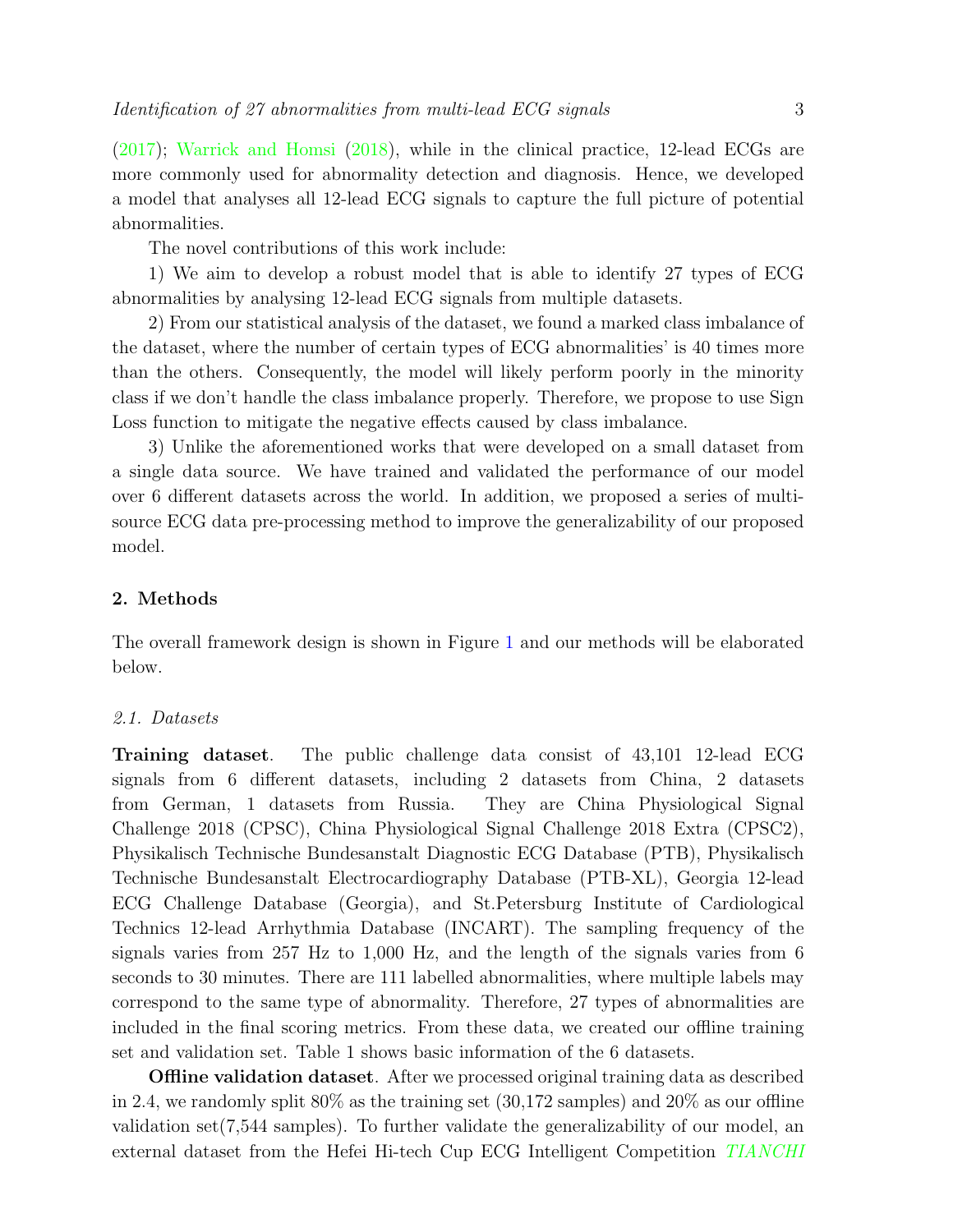<span id="page-3-0"></span>

Figure 1: Illustration of the framework design. To enable the model train over 6 different dataset, a series of data preprocessing method was proposed and applied in the framework. We ensembled two SE ResNet and one rule-based model to improve the model's performance and efficiency. Both SE ResNets are using a special multi-label Sign Loss function to mitigate the class imbalance problem.

| Databases         | Recordings | Labels | Extra labels | Extra Recordings |  |
|-------------------|------------|--------|--------------|------------------|--|
| <b>CPSC</b>       | 6,877      | 9      |              |                  |  |
| CPSC <sub>2</sub> | 3,453      | 72     |              |                  |  |
| <b>INCART</b>     | 74         | 37     | 11           | 53               |  |
| <b>PTB</b>        | 516        | 17     |              | 46               |  |
| PTB-XL            | 21,837     | 50     |              |                  |  |
| Georgia           | 10,344     | 67     |              |                  |  |

Table 1: Basic information of six different datasets that forms the challenge dataset.

[- Hefei Hi-tech Cup ECG Intelligent Competition](#page-16-7) [\(2020\)](#page-16-7) (Hefei dataset in short) was applied as external validation. Hefei dataset consists of 40,000 records of 8-lead ECG signals with a sampling frequency of 500 Hz and length of 10 seconds. Out of all the records, 6,500 records with labels in the 27 types of ECG abnormalities that we focused were randomly selected and formed an external validation set.

Online test dataset. The entire online test data contains 11,630 12-lead ECG recordings that were not represented in the training data. The test data were drawn from three databases shown below.

Test Database 1: A total of 1,463 ECGs from Southeast University, China, including the data from the China Physiological Signal Challenge 2018.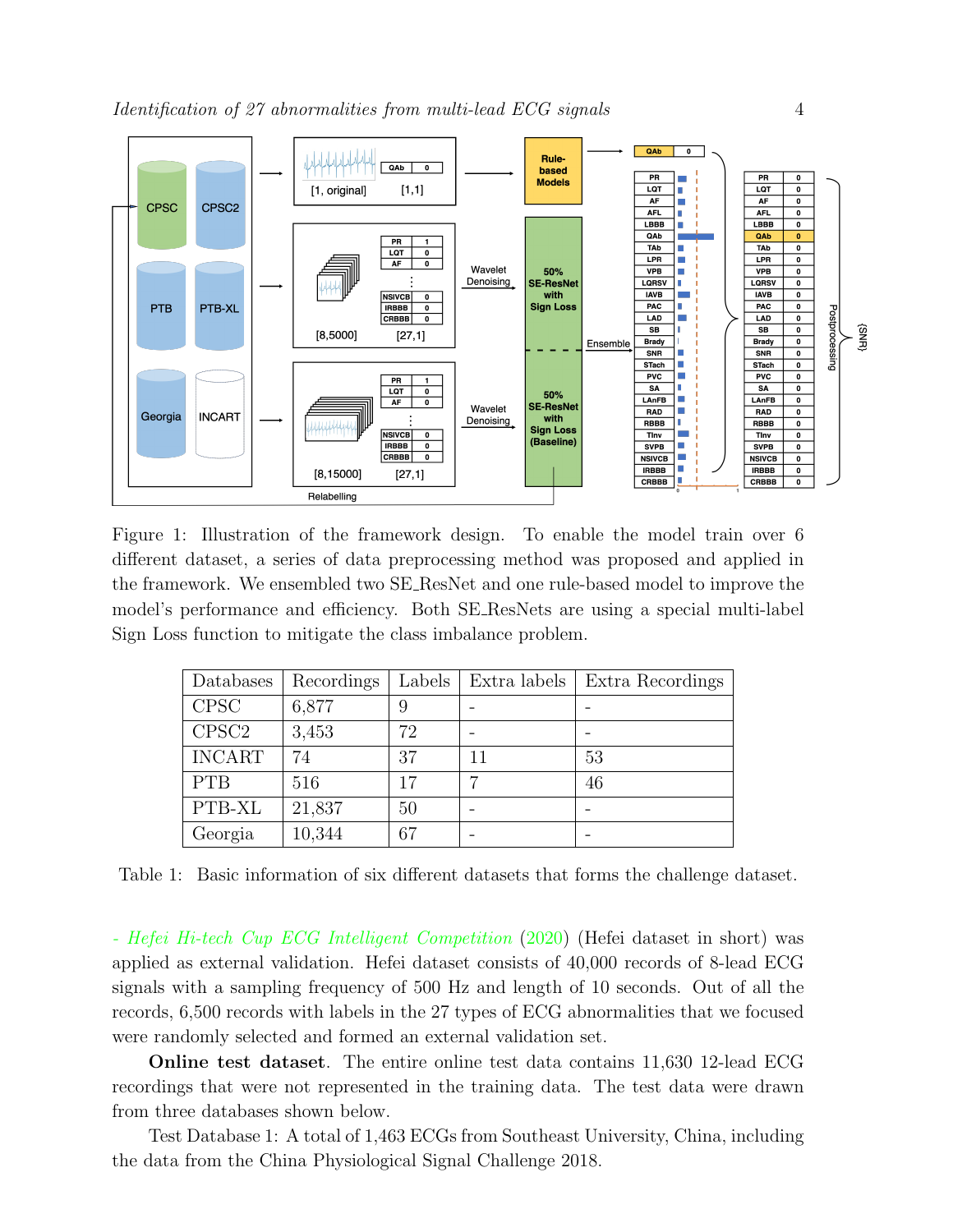Test Database 2: A total of 5,167 ECGs from the Georgia 12-Lead ECG Challenge Database, Emory University, Atlanta, Georgia, USA.

Test Database 3: A total of 10,000 ECGs from an unspecified US institution comparable to Test Database 2, matched for demographics and prevalence of classes.

In addition, an official validation set was used by the challenge, the source and size of the official validation set have not published by the challenge organizer.

# 2.2. Multi-source Data Pre-processing

The raw data were sampled from different sources, which varies in sampling rate, signal amplitude, noise level, etc. To better prepare the data for model training, we adopted the following data pre-processing techniques.

Processing original data. INCART dataset was excluded from our training data since it has only 74 30-minutes records with a sampling frequency of 257 Hz and is significantly different from other datasets. All data without a label in the 27 scored classes were excluded as well. PTB dataset was downsampled from 1,000 Hz to 500 Hz to make the sampling frequency of all training data consistent. Since lead III, aVR, aVL, and aVF are linearly dependent on other leads and can be calculated based on Einthoven's Law [Kligfield](#page-15-7) [\(2002\)](#page-15-7) and Goldberger's equations [Goldberger et al.](#page-14-9) [\(2018\)](#page-14-9), these 4 leads were also excluded.

Truncating & padding. For the baseline model, all input signals were fixed at 30 seconds in length. This was done by truncating the part exceeding the first 30 seconds for longer signals and padding the shorter signals with zero. For the other ensembled model, the input length was fixed at 10 seconds with the same preprocessing method.

Wavelet denoising. To reduce the noise in ECG signals, biorthogonal wavelet transformation was applied. The numbers of vanishing moments for the decomposition and reconstruction filters were 2 and 6 respectively. The level of refinement was set to be 8.

Relabelling CPSC data. CPSC dataset was relabelled due to the fact that the original labels cover only 9 classes and the distribution of the labels is significantly different from other datasets. A baseline model was first trained on the original training set and then used for inferring pseudo labels on the CPSC dataset. For each ECG signal in the CPSC dataset, inferred pseudo labels were added as new labels if 1) the inference output probability was higher than 0.8, 2) the labels that were not in the original 9 labels and 3) the labels were in the 27 officially scored labels. To check the validity of our relabelling strategy, a clinician reviewed 11 records out of all the relabelled data with inference output probability higher than 0.95. The feedback that most of the new labels were valid testified that the CPSC dataset has missing labels and our pseudo labels were valid.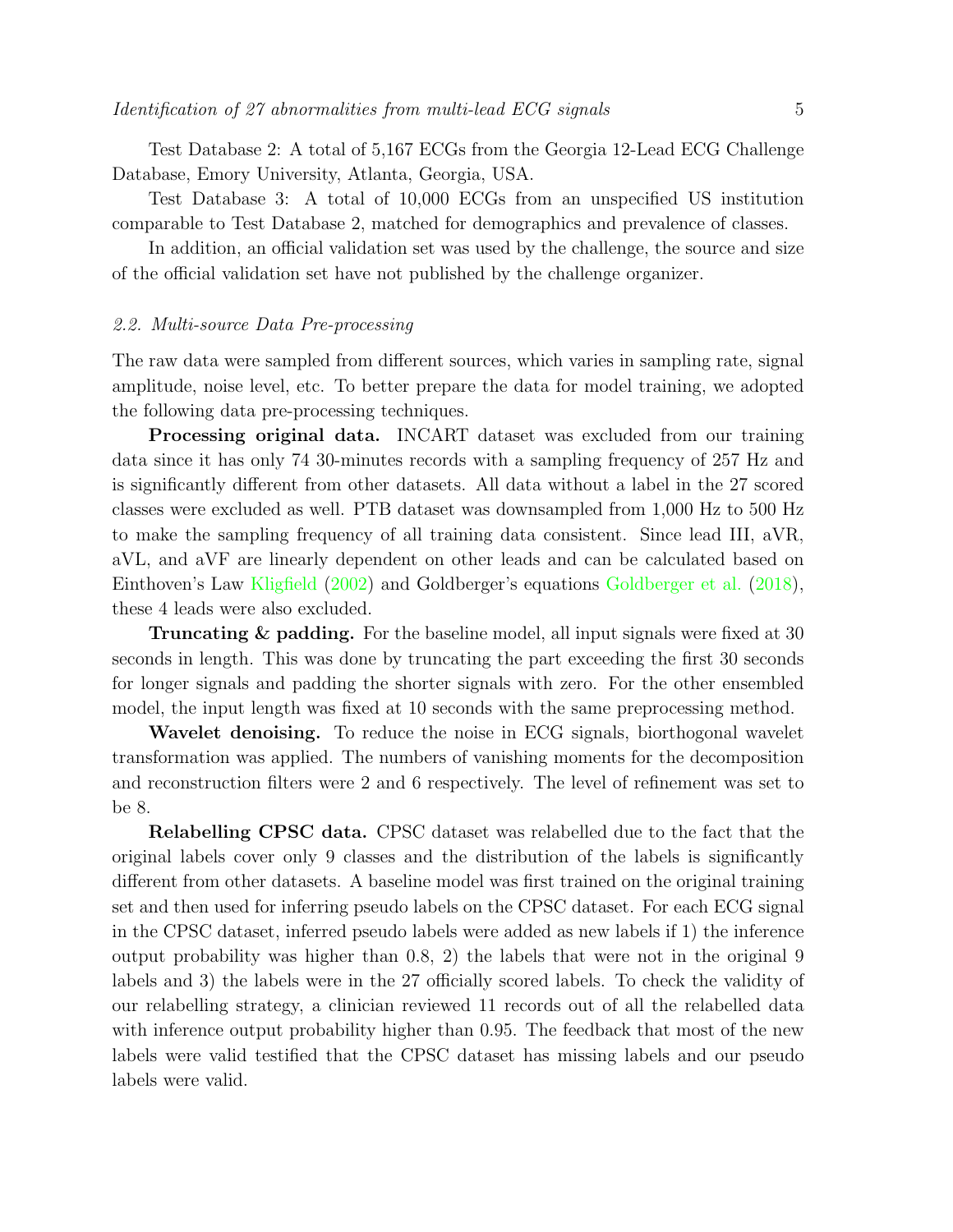<span id="page-5-0"></span>

Figure 2: Architecture of the SE ResNet model.

# 2.3. Multi-label Classification With 12-leads ECG

SE ResNet. One important feature of 12-lead ECG signal is the information contained differs in different leads, due to the difference of signal voltage intensity and variation in amplitude Different ECG abnormalities may be clearer in certain leads. An equal importance of different leads could cause information losses, which lead to misdiagnosis.

Therefore, we use SE ResNet [Hu et al.](#page-15-8) [\(2018\)](#page-15-8) as our primary model capture the distinctive information in each of the multi-leads ECG signal. We integrate a Squeezeand-excitation (Se) block into the ResNet [He et al.](#page-15-9) [\(2016\)](#page-15-9) structure. structure. The squeeze operation compresses the global spatial information and produces an embedding of the global distribution of feature responses for each channel, thus all the layers of the network are able to use the information from the global receptive field. The excitation operation takes the embedding as input and captures the channel-wise dependencies, then produces weights for each channel. Consequently, these weights are applied to previously learned feature maps and realize the feature recalibration.

In this way, some leads could be given higher weights, leading to a better prediction performance for multi-lead ECG classification. Our baseline model was a SE ResNet model with an input length of 30 seconds. To minimize the effect of padding on the shorter signals, another SE ResNet model was trained with the input length of 10 seconds and ensembled with the baseline model. The structure of our SE ResNet model is shown in Figure [2.](#page-5-0)

Rule-based model. The baseline model did not perform well on certain classes, which could be guided by clinical rules. One of such classes is bradycardia, which indicates the heart rate is slower than 1 beat per second. In another word, the R-R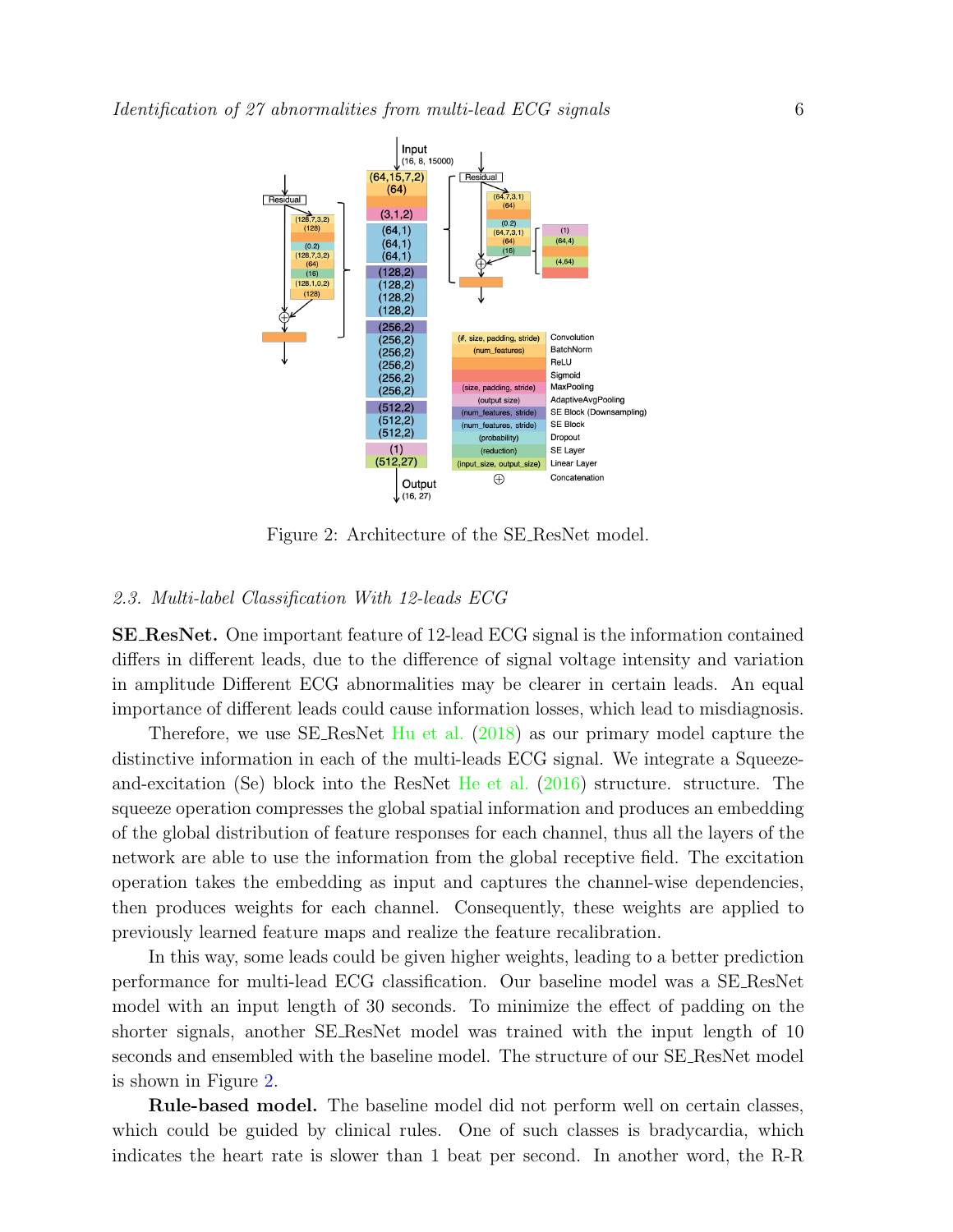intervals between consecutive heartbeats are always longer than 1 second. To detect the R-R intervals, Pan & Tompkins algorithm [Pan and Tompkins](#page-16-8) [\(1985\)](#page-16-8) was used to detect the R-peaks on lead I. Then, R-R intervals could be easily calculated from the positions of consecutive R-peaks. The pseudocode of the rule-based model for bradycardia is shown in Algorithm 1.

| <b>Algorithm 1:</b> Rule-based bradycardia classifier    |  |  |  |  |
|----------------------------------------------------------|--|--|--|--|
| <b>Input:</b> List of R-R intervals                      |  |  |  |  |
| <b>Output:</b> Classification of bradycardia             |  |  |  |  |
| $brady_beats = 0;$                                       |  |  |  |  |
| foreach $R$ - $R$ interval                               |  |  |  |  |
| if $1s \leq length \ of \ interval \ \leq 1.6s$          |  |  |  |  |
| brady_beats $+= 1$                                       |  |  |  |  |
| <b>if</b> brady_beats / $\#$ of R-R intervals $\geq 0.5$ |  |  |  |  |
| return True                                              |  |  |  |  |
| else                                                     |  |  |  |  |
| return False                                             |  |  |  |  |
|                                                          |  |  |  |  |

| Algorithm 2: Final bradycardia prediction                           |
|---------------------------------------------------------------------|
| Input: Prediction from ensembled model                              |
| Prediction from rule-based model                                    |
| <b>Output:</b> Final classification of bradycardia                  |
| <b>if</b> Prediction from rule-based model is False<br>return False |
| else                                                                |
| return Prediction from ensembled model                              |
|                                                                     |

A high recall and low precision were observed when we only applied the rule-based model to classify bradycardia. It could be due to the low quality of labels in the datasets. Therefore, the rule-based model was only applied when the prediction of bradycardia is negative from the ensembled model. The pseudocode for the final bradycardia prediction is shown in Algorithm 2.

Model Ensemble. Fusion is a common and effective method to improve generalizability. The idea of fusion in this paper is to combine two models that receive different length input signals. Different data lengths could provide the model with multiple views of data. The two lengths selected in this model are 10 seconds and 30 seconds (corresponding to the data length of 5,000 and 15,000). Signals that were predicted to be negative for all classes were revised to be positive for the default normal class, sinus rhythm (SNR).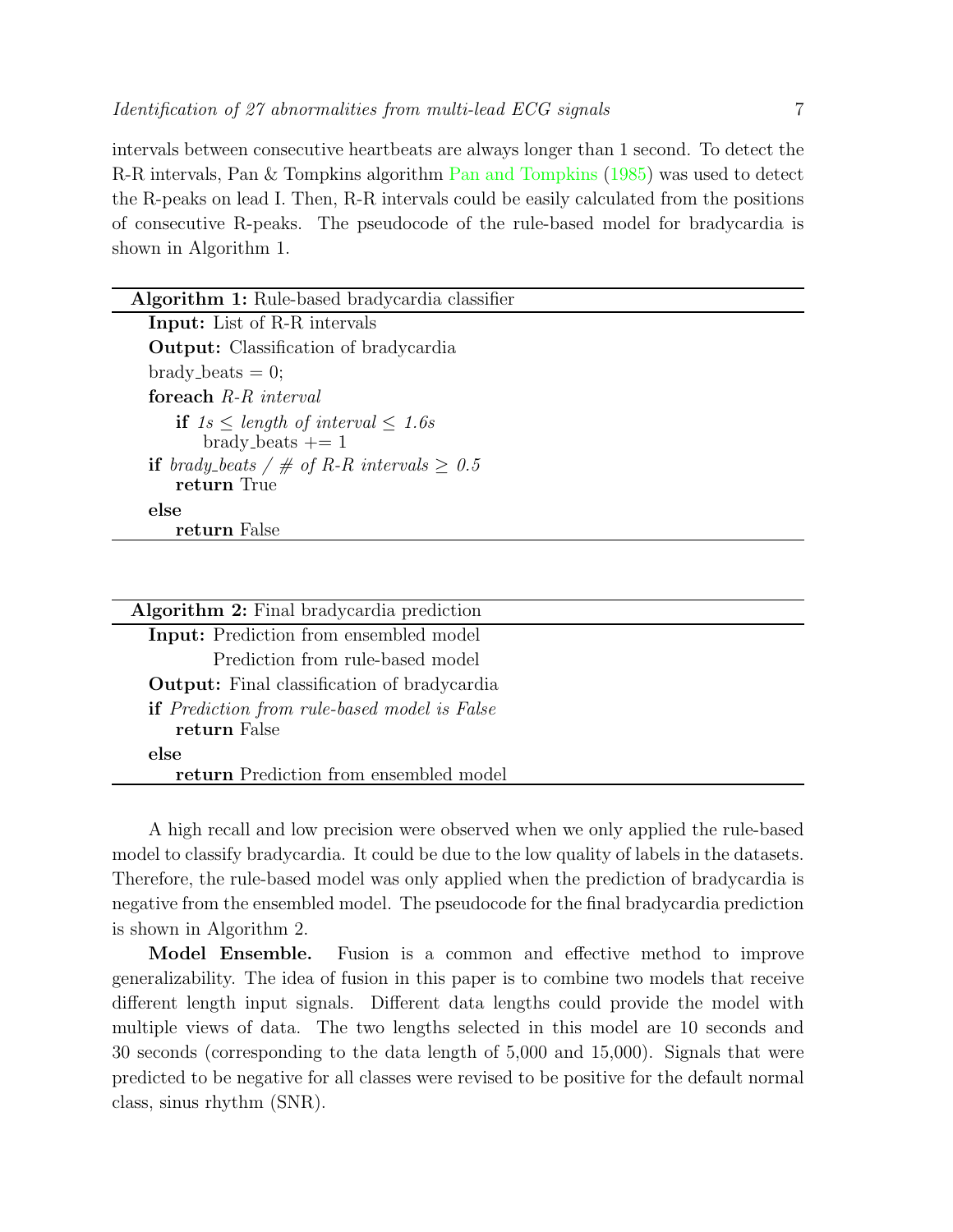<span id="page-7-0"></span>

Figure 3: Total counts of 27 ECG abnormalities in the original dataset, from which we observed a significant class imbalance of the dataset. Sinus rhythm (NSR) is present in more than 20,000 recordings whereas PVC were detected in less than 200 samples. Such imbalance could undermine the model's performance, as the model is likely to learn the pattern from categories with a large number of samples while ignoring the minorities.

#### 2.4. Class Imbalance

Sign Loss. A significant issue observed in our data was class imbalance, shown in Figure [3,](#page-7-0) which resulted in predictions biased towards the majority class.

Inspired by [Sun et al.](#page-16-9) [\(2019\)](#page-16-9) , we designed an improved multi-label Sign Loss for our model training. The loss is defined as follows:

$$
Sign(p) = \begin{cases} y - 2py + p^2, |y - p| < 0.5 \\ 1, |y - p| \ge 0.5 \end{cases}
$$
\n
$$
Loss = \sum_{i=1}^{27} Sign(p_i) \times BinaryCrossEntropyLoss(p_i, y_i)
$$

For the correctly classified labels, a coefficient smaller than 1 was multiplied to the default binary cross-entropy loss. By doing so, the accumulated loss from a large number of true negative labels became smaller, and the loss from the misclassified labels became more prominent. Furthermore, the gradient of this loss function has a significant change around 0.5, which enables our models to capture this change, and thus the optimal binarization threshold will also be close to 0.5 and more robust.

#### 2.5. Evaluation Metrics

We followed the official evaluation metrics from PhysioNet/Computing in Cardiology Challenge 2020 [Alday et al.](#page-14-10) [\(2020\)](#page-14-10). There are 111 kinds of abnormal ECG labels. To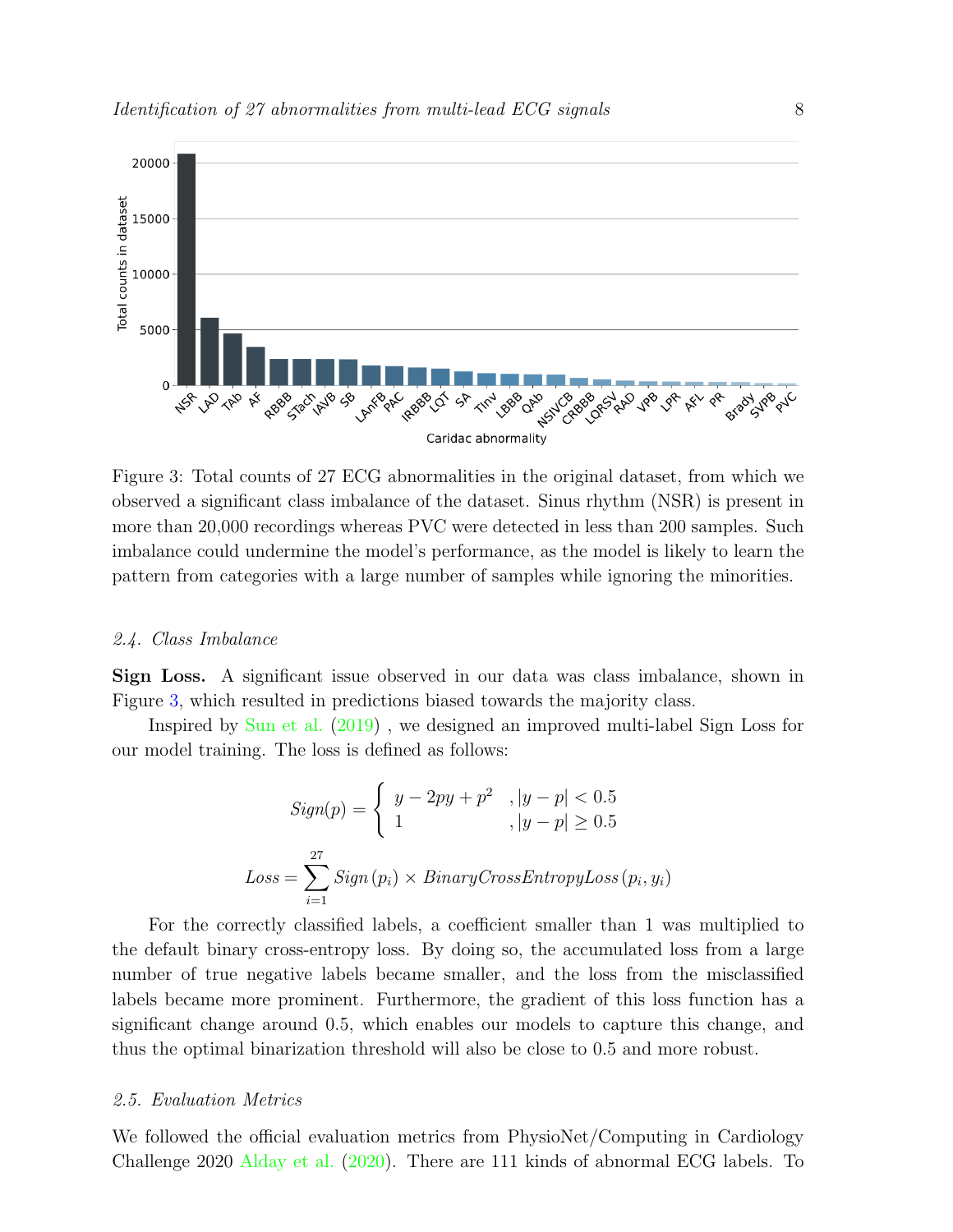conform the real-world clinical practice, where some misdiagnoses are less harmful than others, the misdiagnoses that end in similar outcomes or treatments as the ground truth diagnoses will still be awards with partial credit. Only 27 anomalies of the total 111 anomalies in 6 datasets were included in the final evaluation. To be more specific,  $C = [c_i]$  defined as the collection of our predictions. The multiclass confusion matrix is  $A = [a_{ij}]$ , where  $a_{ij}$  is the normalized number of recordings in a database that were classified as belonging to class  $c_i$  but actually belong to class  $c_j$ , where  $c_i$  and  $c_j$  can be the same class or different classes. A reward metrics  $W = [w_{ij}]$  is defined, where  $w_{ij}$ denotes the reward for a positive classifier output for class  $c_i$  with a positive label  $c_j$ . The unnormalized score will be calculated by equation [1.](#page-8-0)

<span id="page-8-0"></span>Unnormalized\_Score = 
$$
\sum_{i=1}^{m} \sum_{j=1}^{m} w_{ij} a_{ij}
$$
 (1)

<span id="page-8-1"></span>
$$
Normalized\_Score = \frac{Unnormalized\_Score - Inactive\_Score}{Correct\_Score - Inactive\_Score}
$$
(2)

After normalization by [2,](#page-8-1) a score of 1 will be assigned to the classifier that always predict the true label, while a score of 0 will be assigned to inactive classifier. The Inactive Score is the score for an inactive classifier that always outputs a normal class, while Correct Score is the score for the model that always predicts the true class. The detailed calculation of Normalized Score shown in *[PhysioNet/Computing in Cardiology](#page-16-10)* [Challenge 2020 Evaluation](#page-16-10) [\(2020\)](#page-16-10). The Normalized Score will be in range between 0 and 1, and the higher the score indicates the better performance of the model. We will evaluate the Normalized Score in our offline validation set and Hefei validation set.

#### 2.6. Training Setup

The ensembled model was trained for 19 epochs with a batch size of 16 on a machine with 117 GB RAM, 4-core CPU, and one NVIDIA V100 GPU. The model parameters were optimized with the Adam optimizer [Kingma and Ba](#page-15-10) [\(2015\)](#page-15-10). The learning rate during training was set as 0.001, and rescheduled to 0.0001 at the  $13<sup>th</sup>$  epoch. The optimal binarization threshold was found to be 0.36 on the offline test set.

# 3. Results

#### 3.1. Online Testing Results

Table [2](#page-9-0) shows the online evaluated challenge scores and rank on a) Official Validation Set, b) Official Test Database 1 and c) Official Test Database 2, d) Official Test Database 3 and e) The entire official test database.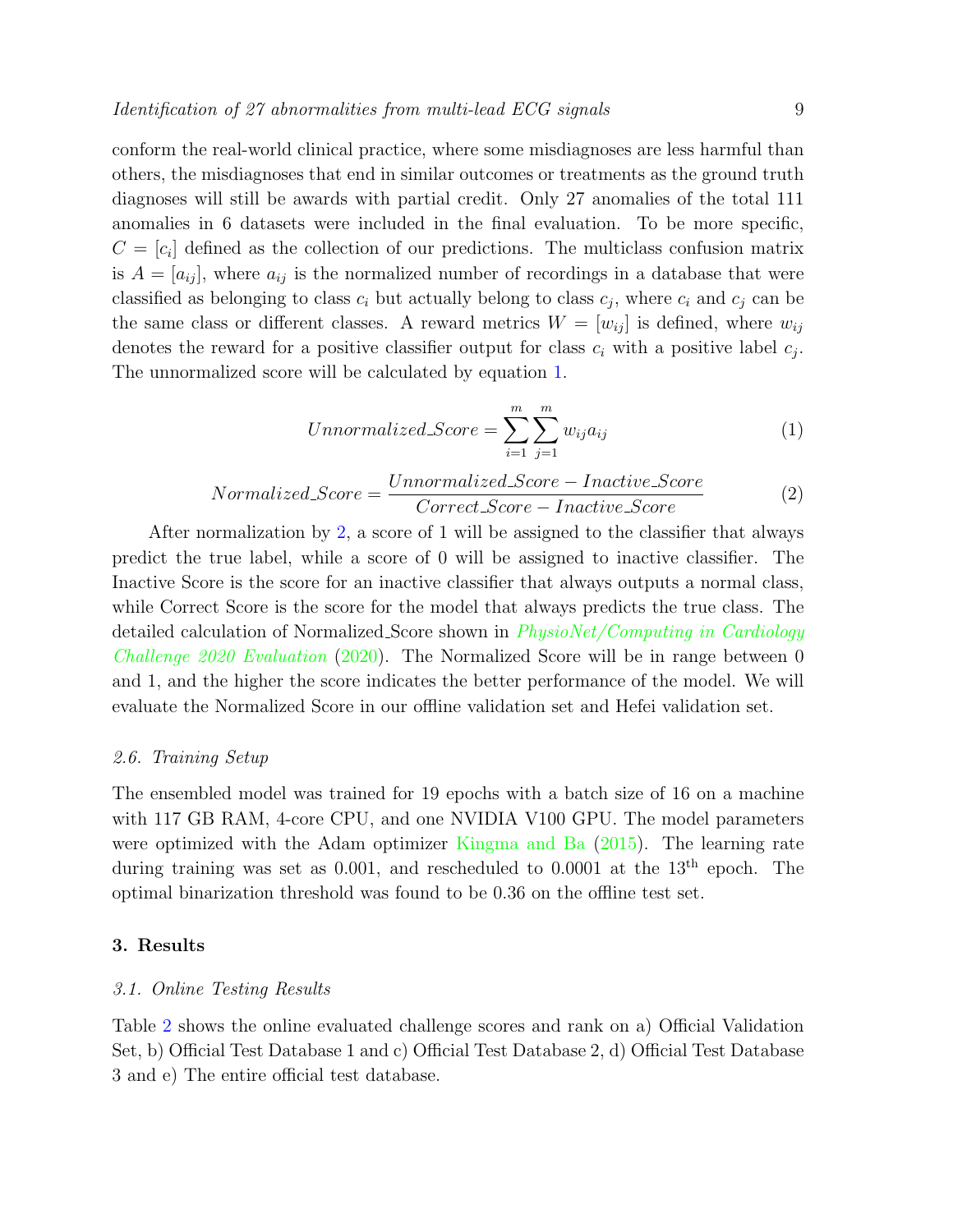<span id="page-9-0"></span>

| Online Test Dataset               | Score | <b>Official Challenge Ranking</b> |
|-----------------------------------|-------|-----------------------------------|
| Official Validation Set           | 0.682 |                                   |
| Official Test Database 1          | 0.852 |                                   |
| Official Test Database 2          | 0.649 |                                   |
| Official Test Database 3          | 0.396 |                                   |
| The entire official test database | 0.514 |                                   |

|  | Table 2: Performance of our best online model on online datasets. |  |  |  |  |  |  |  |  |
|--|-------------------------------------------------------------------|--|--|--|--|--|--|--|--|
|--|-------------------------------------------------------------------|--|--|--|--|--|--|--|--|

<span id="page-9-1"></span>

|                      |                                                         |                                                                                              | Offline    | Hefei      |
|----------------------|---------------------------------------------------------|----------------------------------------------------------------------------------------------|------------|------------|
| Model                |                                                         | Model description                                                                            | validation | validation |
|                      |                                                         |                                                                                              | score      | score      |
|                      | Model1: Baseline SE_ResNet                              | Baseline: SE_ResNet                                                                          | 0.682      | 0.241      |
| Model2:              | $Model1+$<br>$QRST$ rule+<br>Preprocessing              | 1. Add CPSC relabeling<br>and Pre-Processing;<br>2. Add rule-based model<br>for bradycardia; | 0.689      | 0.249      |
| Model3:              | $Model2+$<br>$Sign Loss+$<br><b>SNR</b> Post-Processing | 1. Using Sign Loss;<br>2. Using SNR Post-Processing;                                         | 0.673      | 0.300      |
| Model4:              | $Model3+$<br>$8$ leads $+$<br>$15,000$ length           | 1. Using signal length of $15,000$ ;<br>2. Using 8 leads;<br>3. Using Sign Loss;             | 0.674      | 0.300      |
| Model <sub>5</sub> : | $Model3+$<br>8 leads +<br>$5,000$ length                | 1. Using signal length of $5,000$ ;<br>2. Using 8 leads;<br>3. Using Sign Loss;              | 0.674      | 0.236      |
| Model <sub>6</sub> : | Ensemble<br>Model4 and Model5                           | Ensemble model (best model):<br>Ensemble Model4 and Model5                                   | 0.683      | 0.319      |

Table 3: Performance of different models on offline validation datasets, all the models are developed based on our baseline model, from this table we select Model 6 as our best model.

# 3.2. Offline Validation Results

Table [3](#page-9-1) shows the offline performance of different models we have tried based on our baseline model. Model 1 is our baseline model that uses SE ResNet as framework. In Model 2, we apply wavelet denoising, and add the relabelled CPSC data to training data, the performance of Model 2 improved in both our offline validation set and Hefei validation set, compared to our baseline model. However, we found that the problem of threshold shifting still remained. In order to stable the threshold and enhance the generalization of our model, we introduce Sign Loss to Model 3 and apply SNR Post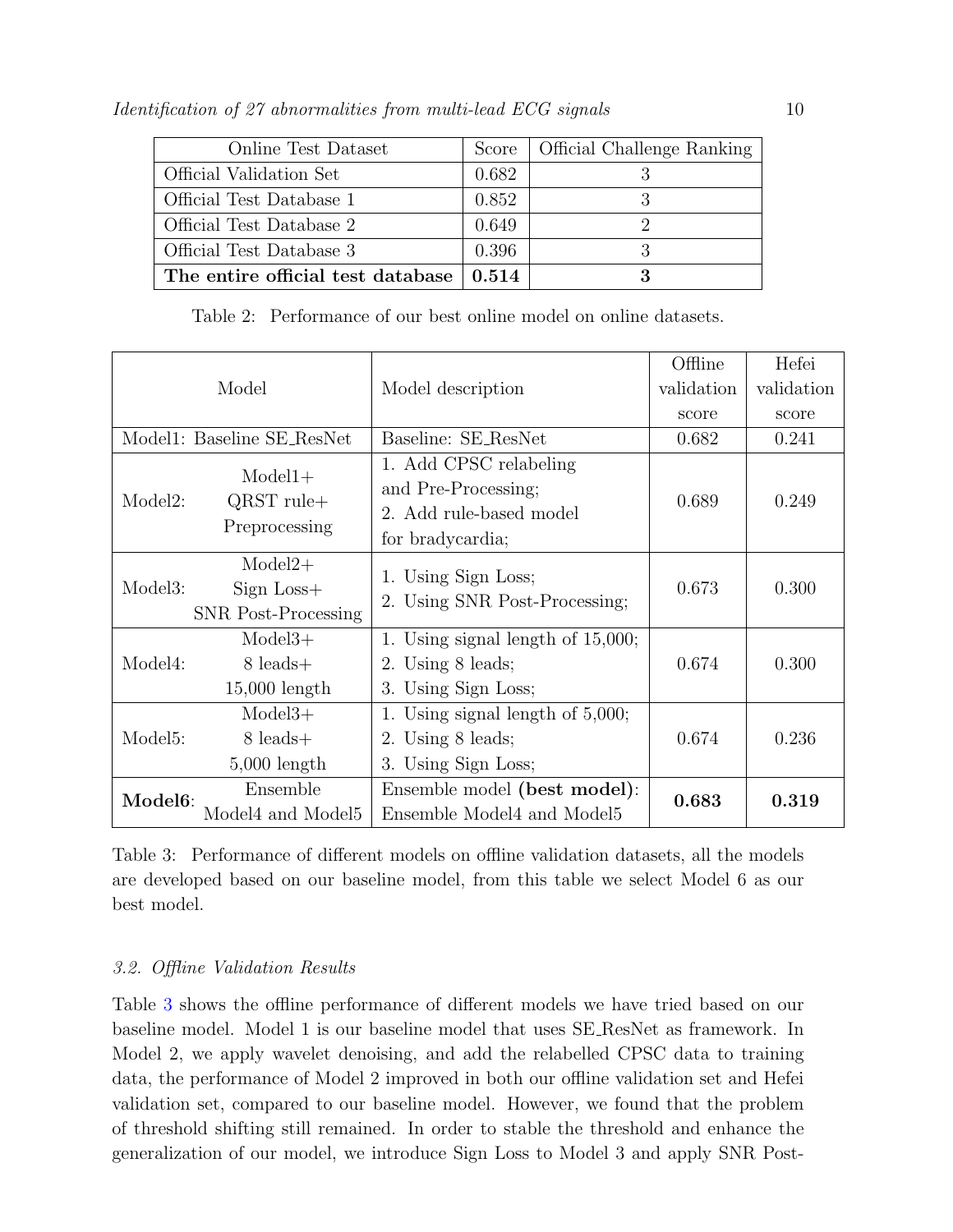Processing. Though Model 3 shows an inferior performance on our offline validation set, it shows better performance on the Hefei validation set. To some extent, it can be explained that Sign Loss can improve the generalization ability of the model. In order to improve the efficiency of model training, Model 4 and Model 5 only use 8 leads signal data in 12 leads. The length of Model 4 signal input is 15,000, and the length of Model 5 signal input is 5,000. The training time of both models is less than that of Model 3, and the performance remains unchanged. Considering the training efficiency, model performance, and model generalization, Model 6 integrates Model 4 and Model 5, with a score of 0.683 on the offline validation set and a score of 0.319 on the Hefei validation set. The performance is better than model 4 and Model 5 on both our offline validation set and Hefei validation set. Meanwhile, the difference between the online validation score and the offline score is only 0.001 (online score: 0.682), which shows a strong ability of generalization. Finally, we select Model 6 as our best model.

# 3.3. Detailed Model Performance Analysis

There are 27 ECG abnormalities in the original evaluation, of which 3 pairs were treated as the same ECG abnormality when calculating the score. These 3 pairs are complete right bundle branch block (CRBBB) and right bundle branch block (RBBB), premature atrial contraction (PAC) and supraventricular premature beats (SVPB), premature ventricular contradictions (PVC), and ventricular premature beats (VPB). Based on this design, we analysed our model's performance in 24 categories. Figure [4](#page-11-0) shows the performance of our proposed method on each ECG abnormality, from which we are able to find the factors that affect the model's performance, shown below.

1) Partial label: The AUC of each ECG abnormality is generally high, while the f1-score of some ECG abnormality is at a low level. It is likely that some anomalies in the data are not labelled, which leads to an excessive prediction of false positive. Here are two possible reasons. Firstly, there are 6 datasets in total, each dataset has only partial abnormalities, and no dataset has all 27 abnormalities. For example, atrial fibrillation and sinus rhythm appear in all six data sets, with complete annotation and good overall model performance. However, premature ventricular contractions and low QRS voltages only appear in two data sets, thus the model's performance is relatively poor. The second reason could be annotation error. Where some abnormalities in a dataset are missing-labelled or wrongly labelled.

2) Hard detected features: Some features of ECG abnormalities are hard to detect. For example, for some cases in low QRS voltages, we found that the amplitude of the signal differs, this could be due to the difference in weights and heights habitus of patients.

3) Feature confusion: We also found that features between two ECG abnormalities could be too similar for the model to classify. For instance, the features of bradycardia are similar to sinus bradycardia, since both of them show a slow heart rate.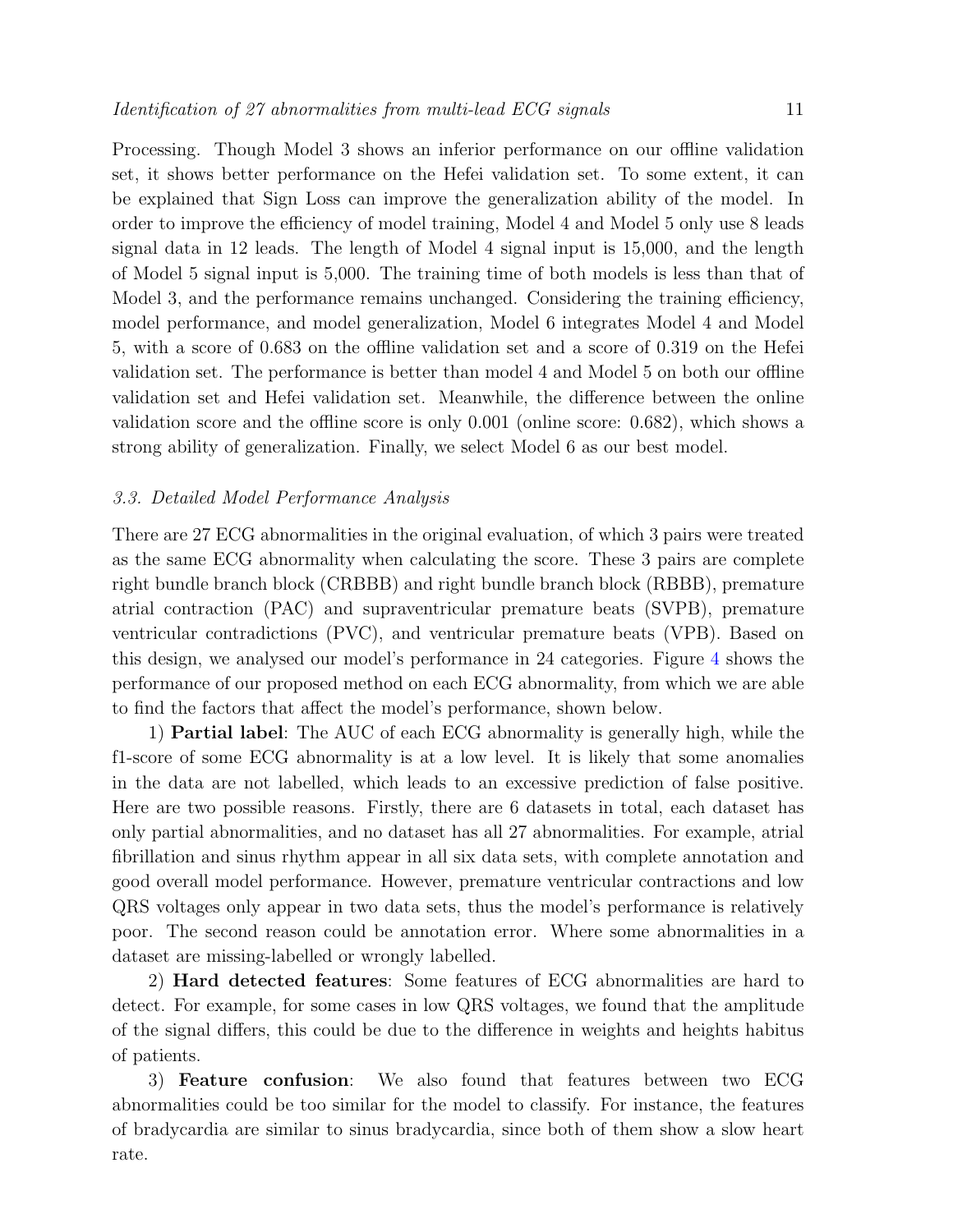<span id="page-11-0"></span>

Figure 4: The performance of the best model on each ECG abnormality, in terms of Area Under Curve (AUC) and F1 Score. The AUC measures the model's ability in identifying the positive and negative samples when considering each cardiac abnormality. The F1 Score evaluates the model's performance of multi-label classification, which takes all abnormalities into consideration. From the figure we can see that the AUC for each cardiac abnormality is relatively high, indicating that our model can classify each cardiac abnormality well when there is no intervention from other abnormalities. The fluctuation of the F1 score shows that when takes all abnormalities into account, the model's performance decreased. This could due to different ECG abnormalities may have similar feature space, thus confuse and affect the model.

As we mentioned previously, the SE module in SE ResNet can obtain the importance of each feature by learning, and then enhance the useful features according to the weightage and suppress the features that are not useful for the current task, so the performance of the model can be improved compared with the original ResNet.

In our proposed method, we integrate two SE ResNet, which take 8-Lead ECG data data with a length of 5,000 and 15,000 as input respectively. The integrated model outperforms the two sub-models, which shows that the integrated model effectively combines the advantages of the two different input length settings. Firstly, the length of the ECG samples in the datasets ranges from 2,500 to over 100,000. The larger input length can contain more information in samples with longer signal length, while the smaller input length can make samples with short length free from the information losses of padding in training. Secondly, some of the ECG abnormalities show a characteristic of continuous repeat, while some occasionally appear. Hence, the larger input length can capture the intermittent abnormal signal, while the smaller input can reduce the difficulty of the neural network for anomaly detection.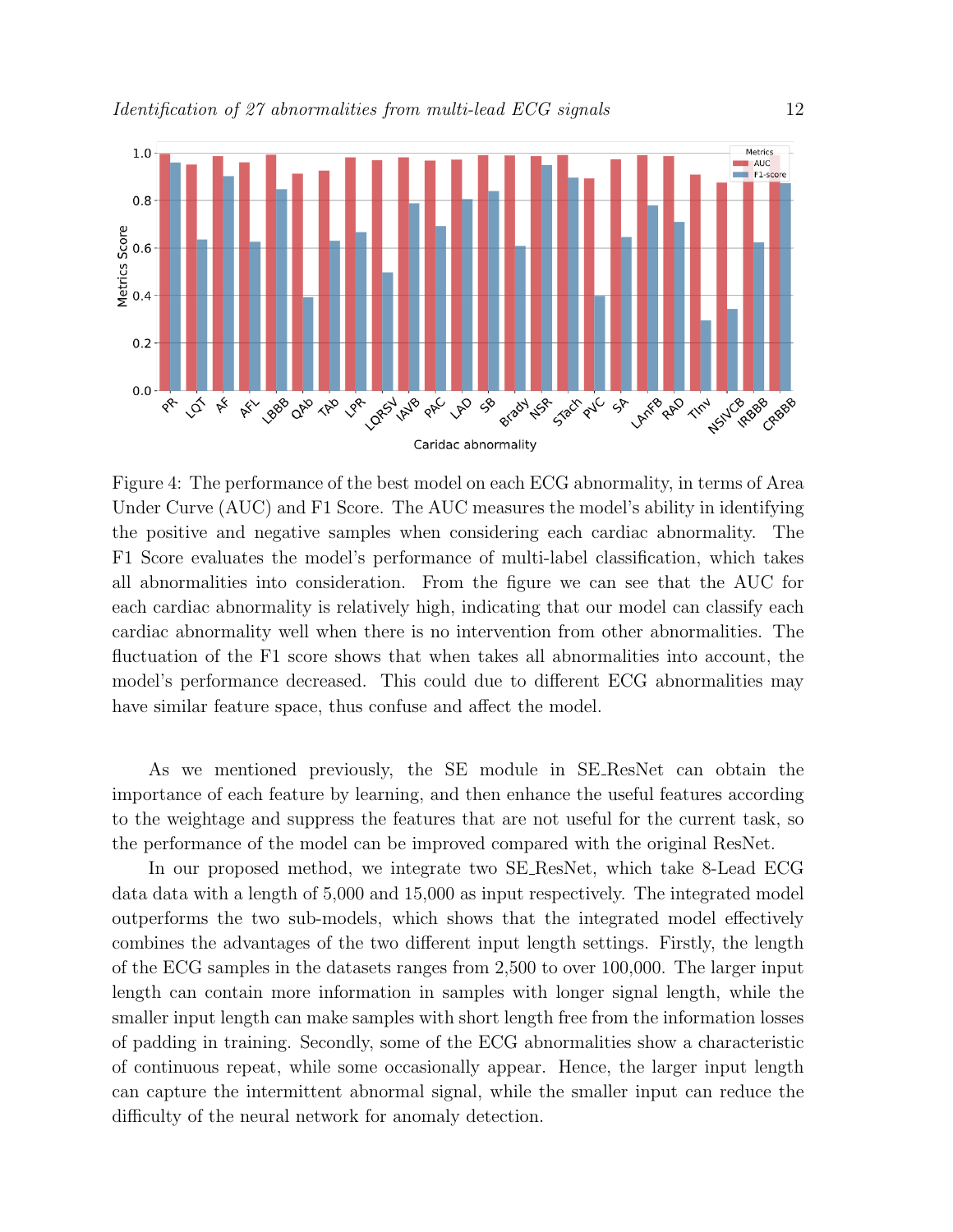<span id="page-12-0"></span>

| Model                           | Offline validation score   Hefei validation score |       |
|---------------------------------|---------------------------------------------------|-------|
| Model1: Baseline                | 0.682                                             | 0.241 |
| Model <sub>6</sub> : Best model | 0.683                                             | 0.319 |
| Model7: Catboost                | 0.677                                             | 0.249 |
| Model8: 1D U-net                | 0.671                                             | 0.247 |

Table 4: The performance of the Catboost and the 1D U-net, compared with the baseline model and the best model.

# 4. Discussion

The results show our ensembled approach demonstrated its ability to classify the ECG abnormalities despite the challenges presented, e.g., noise in the signals and labels. The score on the offline validation set is 0.683, only differed the online validation score by 0.001, suggesting good generalizability and little overfitting.

In this study, we also experimented with several other ideas. Two ideas that we would like to share and hopefully inspire further explorations are the segmentation of abnormal heartbeats.

Abnormal heartbeats segmentation via 1D U-net. Some of the ECG abnormalities were intra-beat instead of inter-beat, and could only show up in a few heartbeats out of all. We hypothesized that given the intra-beat ECG abnormalities labels, the model could pick up them more precisely and effectively, hence resulting in a better model performance and generalization.

Based on the preliminary analysis of the prediction results and advice from a clinician, we selected data with premature ventricular complex (PVC) labels to annotate. The raw lead-II signals were transformed into images by plotting on a grid background. The images were then imported into Colabeler, and we manually annotated all suspected PVC heartbeats by specifying their x-axis spans. Lastly, we translated the x-axis spans back to the actual locations on the signals. Due to time constraints, only 160 PVC data were annotated and used for subsequent training. We adapted U-net [Ronneberger](#page-16-11) [et al.](#page-16-11) [\(2015\)](#page-16-11), a popular segmentation model in medical imaging to segment the PVC heartbeats. The 160 annotated PVC records were used as positive samples and 500 randomly selected records without PVC labels were used as negative samples to train the model.

Feature engineering with Catboost. Deep learning model can only automatically learn abstract features according to given tags, while feature engineering can be a supplement to abstract features. We use biosppy software package to extract r-peaks of ECG signals. Based on the extracted r-peaks, we then use the hrvanalysis software package to extract 32-dimensional features, which including 16-dimensional time-domain features and 7-dimensional frequency-domain features. Age and gender are added as features as well.

Table [4](#page-12-0) shows the performance of two models we have attempted, compared to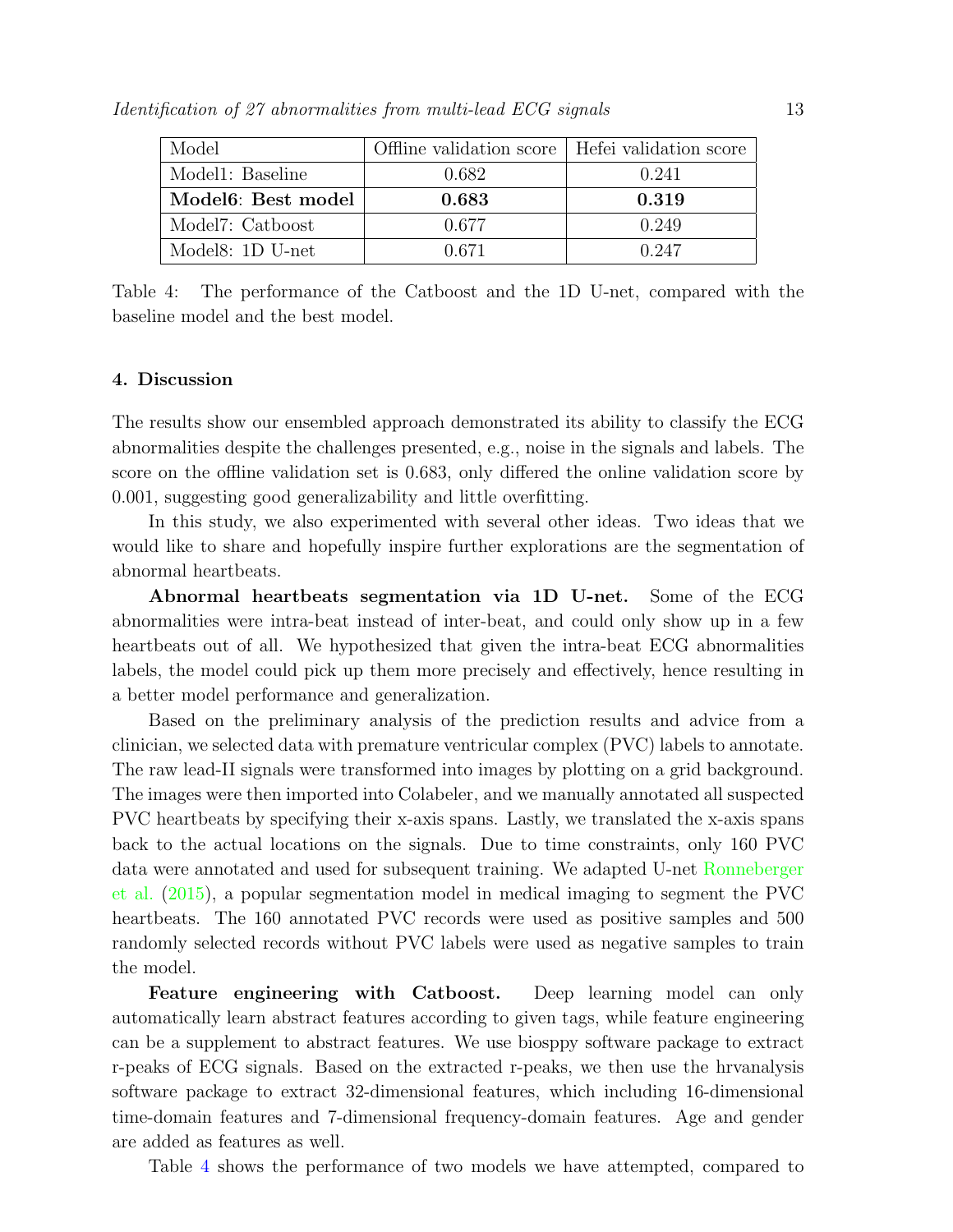our baseline model. Model 7 combines the engineered features of the ECG signal with the deep features from the neural network, and train a binary classifier for each ECG abnormality with Catboost. The offline score of the model is 0.677. The advantage of Model 7 is that it uses the engineered features of the ECG signal, which helps to classify certain ECG abnormalities more accurately. The disadvantage is that the framework of the model is complex, and the extraction of ECG signal features takes a long time. It requires too much computing resources and its time consuming, thus we have only tested this framework on our offline validation set.

Model 8 introduces U-net to improve the classification performance for PVC. The PVC classification is considered positive if there is any positive PVC signal output. When we incorporated U-net into our system, the PVC predictions were solely determined by U-net. Our experiments showed that incorporating U-net increased the  $F_{\text{beta}}$  and  $G_{\text{beta}}$  measures in the evaluation metrics, but no challenge score improvement was observed. Due to the additional training time required, we did not incorporate U-net in our final system.

We plan to improve our work in the following aspects. 1) To combine ECG medical knowledge with deep learning to construct a classification model. For example, machine learning methods on R-R interval detection is not accurate. These features can be integrated with the features extracted from SE ResNet. Meanwhile, medical knowledge can effectively improve the interpretability and generalizability of the model. 2) To develop a better model for locating the abnormal signals. Many ECG abnormalities occur intermittently, it is a challenging task to locate the timing of abnormal signal in a long period of ECG data. An abnormality detector is desired to extract the important episodes from lengthy ECG data.

# 5. Conclusions

In this paper, we proposed a deep learning framework to automatically identify multiple ECG abnormalities. Compared to previous works, the main contribution of our methods is three-fold. Firstly, our proposed framework is able to classify 27 types of ECG abnormalities on 12-lead ECG signals, while previous works focused on at most 9 types of ECG abnormalities classification using single lead ECG signals. Secondly, we introduce a Sign Loss to mitigate the class imbalance problem and improve the generalizability of our framework. Thirdly, our framework is developed on 6 different datasets across the various countries, and we proposed several pre-processing methods to target the diversity issue from different data sources, whereas previous works mainly use a small dataset from a single data source. Our proposed framework is developed and validated on real datasets, thus we believe it has the potential to be deployed in clinical practice.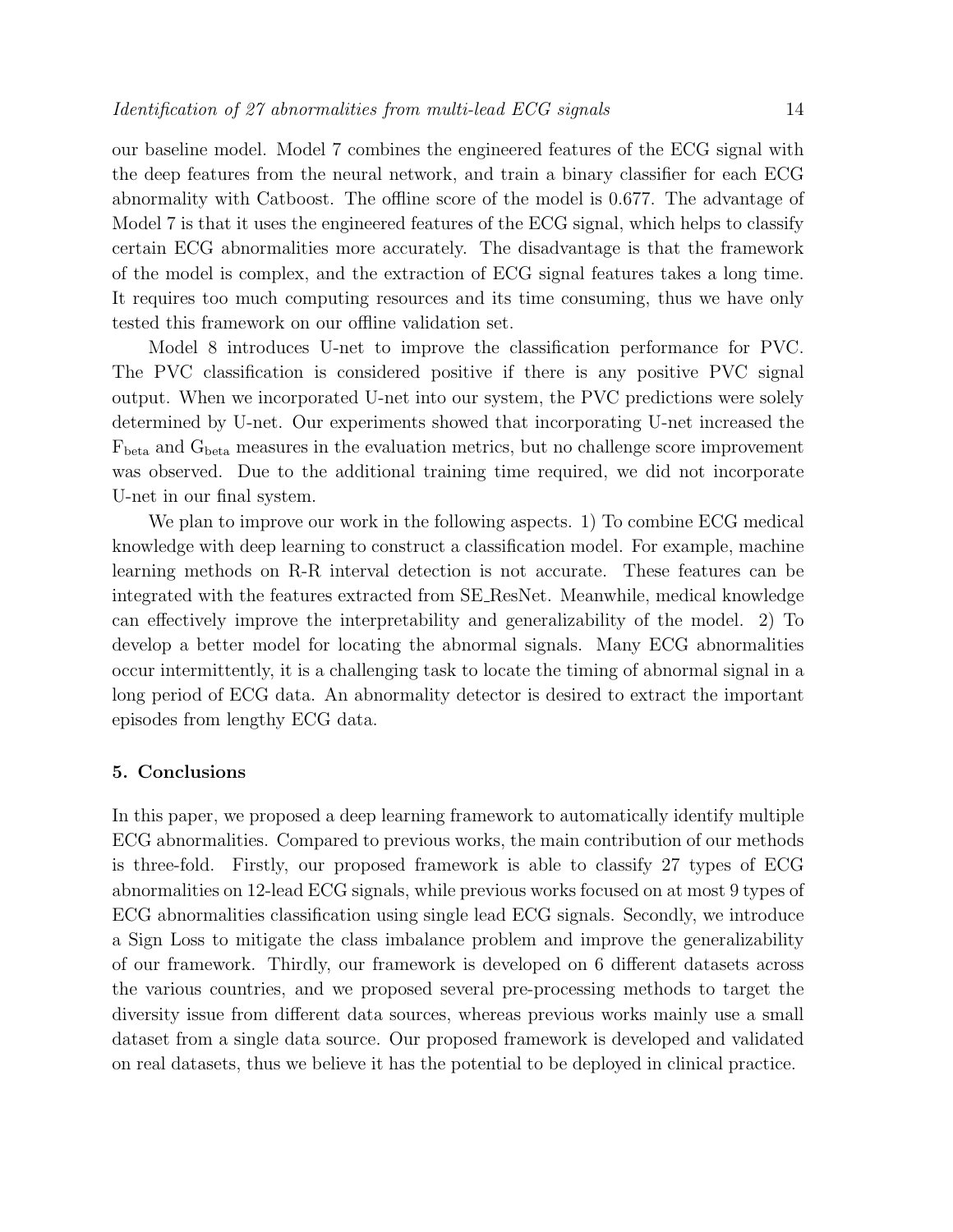# Acknowledgments

This work is partially supported by the National University of Singapore Start-up grant  $(R-608-000-172-133)$ .

# References

- <span id="page-14-10"></span>Alday, E. A. P., Gu, A., Shah, A. J., Robichaux, C., Wong, A.-K. I., Liu, C., Liu, F., Rad, A. B., Elola, A., Seyedi, S. et al. (2020). Classification of 12-lead ecgs: the physionet/computing in cardiology challenge 2020, Physiological Measurement .
- <span id="page-14-3"></span>Alexakis, C., Nyongesa, H., Saatchi, R., Harris, N., Davies, C., Emery, C., Ireland, R. and Heller, S. (2003). Feature extraction and classification of electrocardiogram (ecg) signals related to hypoglycaemia, Computers in Cardiology, 2003, IEEE, pp. 537–540.
- <span id="page-14-6"></span>Andreotti, F., Carr, O., Pimentel, M. A., Mahdi, A. and De Vos, M. (2017). Comparing feature-based classifiers and convolutional neural networks to detect arrhythmia from short segments of ecg, 2017 Computing in Cardiology (CinC), IEEE, pp. 1–4.
- <span id="page-14-1"></span>Artis, S. G., Mark, R. and Moody, G. (1991). Detection of atrial fibrillation using artificial neural networks.
- <span id="page-14-2"></span>Bickerton, M. and Pooler, A. (2019). Misplaced ecg electrodes and the need for continuing training, British Journal of Cardiac Nursing 14(3): 123–132.
- <span id="page-14-7"></span>Billeci, L., Chiarugi, F., Costi, M., Lombardi, D. and Varanini, M. (2017). Detection of af and other rhythms using rr variability and ecg spectral measures, 2017 Computing in Cardiology (CinC), IEEE, pp. 1–4.
- <span id="page-14-8"></span>Bin, G., Shao, M., Bin, G., Huang, J., Zheng, D. and Wu, S. (2017). Detection of atrial fibrillation using decision tree ensemble, 2017 Computing in Cardiology (CinC), IEEE, pp. 1–4.
- <span id="page-14-4"></span>Chen, Y., Wang, X., Jung, Y., Abedi, V., Zand, R., Bikak, M. and Adibuzzaman, M. (2018). Classification of short single-lead electrocardiograms (ecgs) for atrial fibrillation detection using piecewise linear spline and xgboost, Physiological measurement **39**(10): 104006.
- <span id="page-14-5"></span>Devlin, J., Chang, M.-W., Lee, K. and Toutanova, K. (2018). Bert: Pre-training of deep bidirectional transformers for language understanding,  $arXiv$  preprint arXiv:1810.04805 .
- <span id="page-14-0"></span>Gaziano, T. A., Bitton, A., Anand, S., Abrahams-Gessel, S. and Murphy, A. (2010). Growing epidemic of coronary heart disease in low- and middle-income countries, Current Problems in Cardiology  $35(2)$ : 72 – 115. Growing Epidemic of Coronary Heart Disease in Low- and Middle-Income Countries.
- URL: http://www.sciencedirect.com/science/article/pii/S0146280609001273
- <span id="page-14-9"></span>Goldberger, A. L., Goldberger, Z. D. and Shvilkin, A. (2018). Goldbergers clinical electrocardiography: a simplified approach, Elsevier.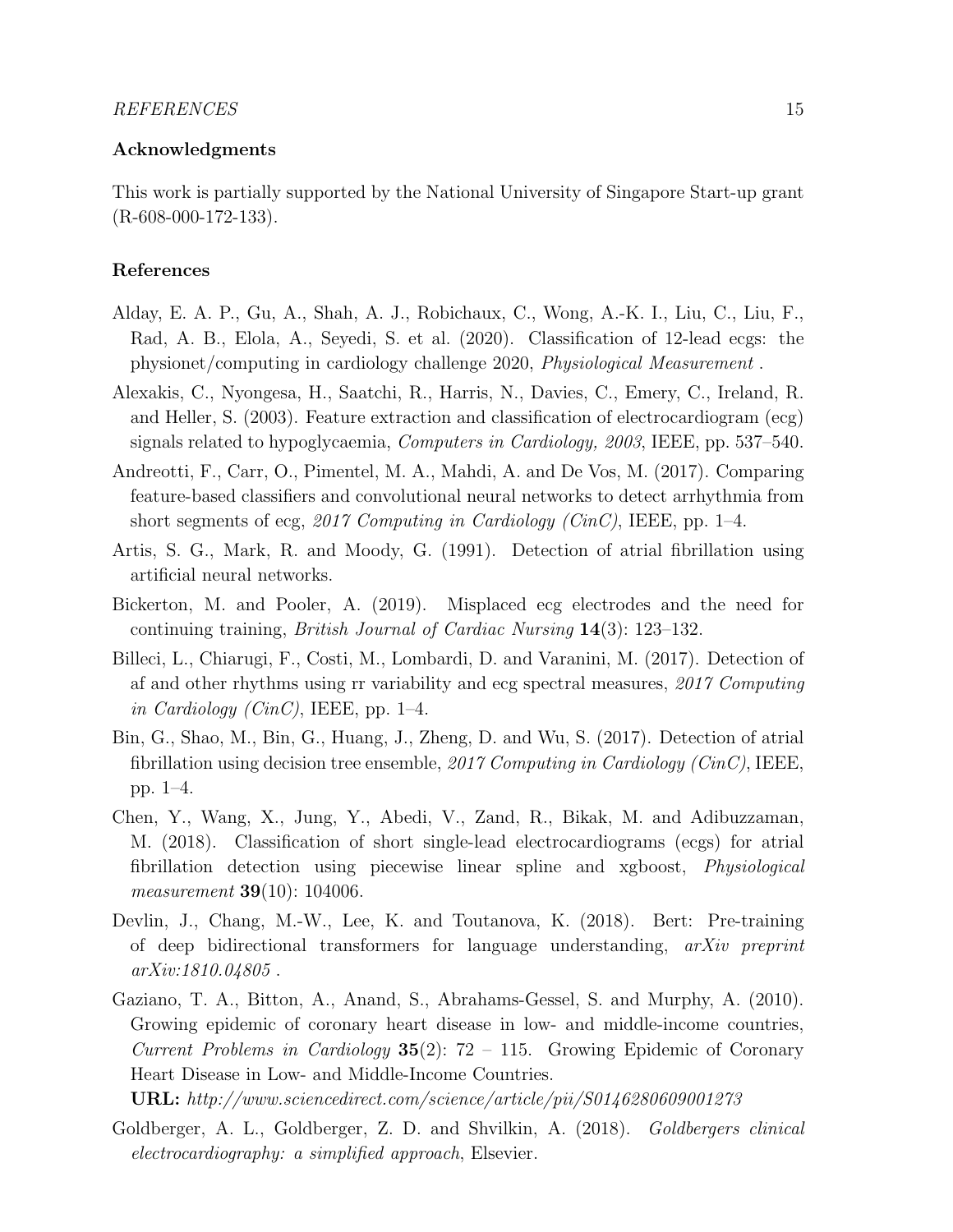- <span id="page-15-9"></span>He, K., Zhang, X., Ren, S. and Sun, J. (2016). Deep residual learning for image recognition, 2016 IEEE Conference on Computer Vision and Pattern Recognition  $(CVPR)$ .
- <span id="page-15-8"></span>Hu, J., Shen, L. and Sun, G. (2018). Squeeze-and-excitation networks, 2018 IEEE/CVF Conference on Computer Vision and Pattern Recognition .
- <span id="page-15-6"></span>Huang, C., Zhao, R., Chen, W. and Li, H. (2019). Arrhythmia classification with attention-based res-bilstm-net, Machine Learning and Medical Engineering for Cardiovascular Health and Intravascular Imaging and Computer Assisted Stenting, Springer, pp. 3–10.
- <span id="page-15-10"></span>Kingma, D. P. and Ba, J. (2015). Adam: A method for stochastic optimization, in Y. Bengio and Y. LeCun (eds), 3rd International Conference on Learning Representations, ICLR 2015, San Diego, CA, USA, May 7-9, 2015, Conference Track Proceedings.

URL: http://arxiv.org/abs/1412.6980

- <span id="page-15-7"></span>Kligfield, P. (2002). The centennial of the Einthoven electrocardiogram, Journal of Electrocardiology 35(4): 123–129.
- <span id="page-15-0"></span>Kligfield, P., Gettes, L. S., Bailey, J. J., Childers, R., Deal, B. J., Hancock, E. W., Van Herpen, G., Kors, J. A., Macfarlane, P., Mirvis, D. M. et al. (2007). Recommendations for the standardization and interpretation of the electrocardiogram: part i: the electrocardiogram and its technology a scientific statement from the American Heart Association electrocardiography and arrhythmias committee, council on clinical cardiology; the American college of cardiology foundation; and the Heart Rhythm Society endorsed by the International Society for Computerized Electrocardiology, Journal of the American College of Cardiology  $49(10): 1109-1127.$
- <span id="page-15-4"></span>Krizhevsky, A., Sutskever, I. and Hinton, G. E. (2017). Imagenet classification with deep convolutional neural networks, *Communications of the ACM* 60(6): 84–90.
- <span id="page-15-3"></span>LeCun, Y., Bengio, Y. et al. (1995). Convolutional networks for images, speech, and time series, The handbook of brain theory and neural networks  $3361(10)$ : 1995.
- <span id="page-15-5"></span>Luo, C., Jiang, H., Li, Q. and Rao, N. (2019). Multi-label classification of abnormalities in 12-lead ecg using 1d cnn and lstm, Machine Learning and Medical Engineering for Cardiovascular Health and Intravascular Imaging and Computer Assisted Stenting, Springer, pp. 55–63.
- <span id="page-15-2"></span>Mahmoodabadi, S., Ahmadian, A. and Abolhasani, M. (2005). Ecg feature extraction using daubechies wavelets, Proceedings of the fifth IASTED International conference on Visualization, Imaging and Image Processing, pp. 343–348.
- <span id="page-15-1"></span>Martínez, J. P., Almeida, R., Olmos, S., Rocha, A. P. and Laguna, P. (2004). A wavelet-based ecg delineator: evaluation on standard databases, IEEE Transactions on biomedical engineering 51(4): 570–581.